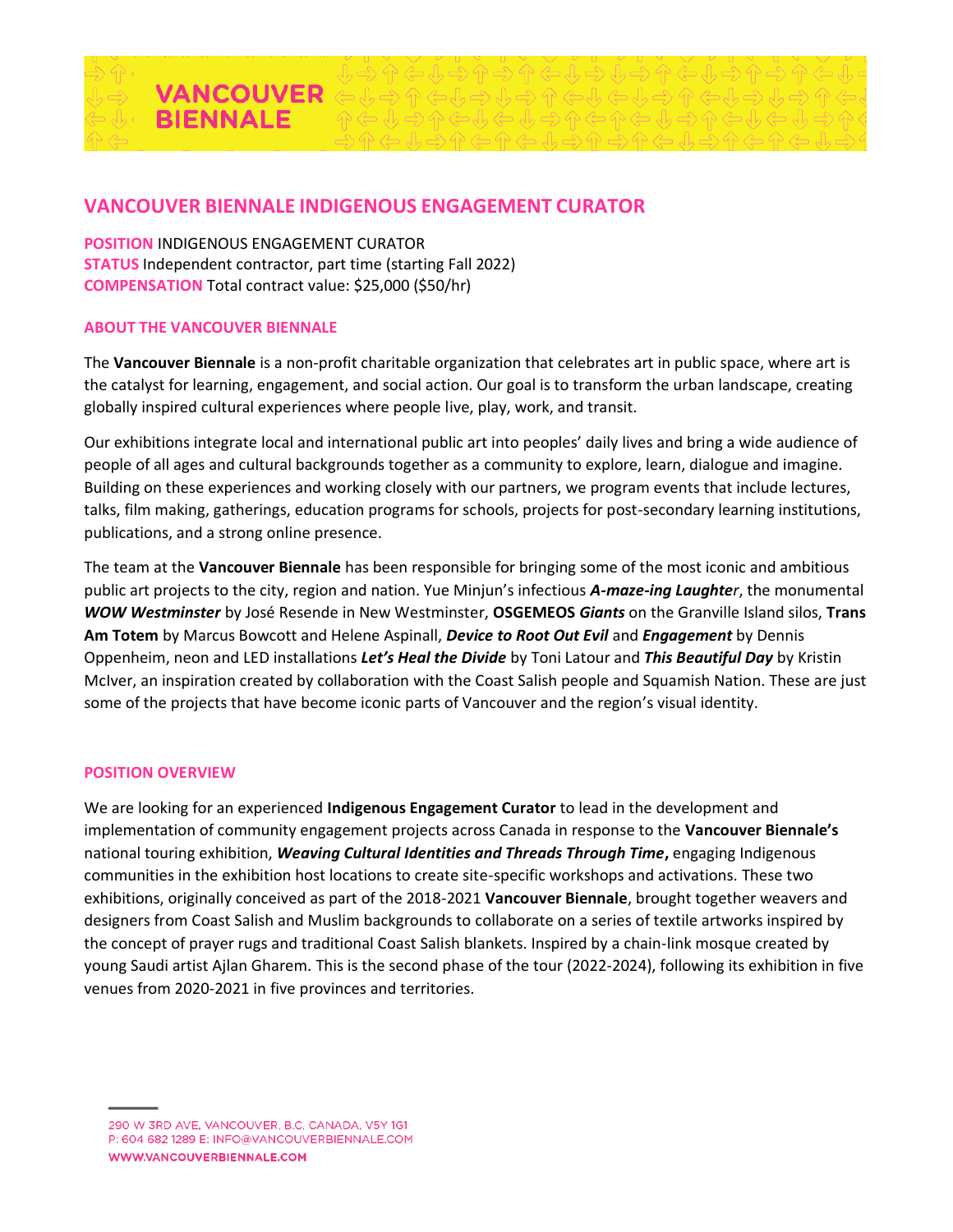

-2-

This would be a contract position located anywhere in Canada, with autonomy to shape local events across the country and internationally. The Curator would work with local Indigenous and Muslim communities to build bridges for the institutions where the exhibition is travelling, then oversee the creation of content from these encounters to enrich the existing publication and videos, making this material available locally and along the tour. These events would be curated in collaboration and consultation with leaders, educators, and knowledge keepers from Indigenous and Islamic communities at each location, and include gatherings, workshops, partnership development, and an adapted curriculum for schools and school groups to undertake tours of the exhibition.

**More resources about the exhibitions:** *Weaving Cultural Identities* <https://www.vancouverbiennale.com/artworks/weaving-cultural-identities/>

## *Threads Through Time*

<https://www.vancouverbiennale.com/artworks/weaving-cultural-identities-2/>

## **KEY CONTACT/REPORTING RELATIONSHIP**

Position reports to Director of Operations and Program Management and the Artistic Director

## **SPECIFIC DUTIES/RESPONSIBILITIES**

Duties and responsibilities include the following:

- Research and outreach to local communities and cultural stakeholders to develop event plans for each tour location.
- Overseeing the budget for events and community engagement activities.
- Identifying local contractors and partners for program delivery.
- Overseeing documentation of the projects, through photographs, video, and written testimonials.
- Ongoing consultation with exhibition artists and cultural advisors around program development.
- Planning and coordinating artist travel to exhibition locations (pending funding).
- Travel and program delivery as required.
- Supporting the Vancouver Biennale team with fundraising and promotion efforts for the ongoing exhibition tour.